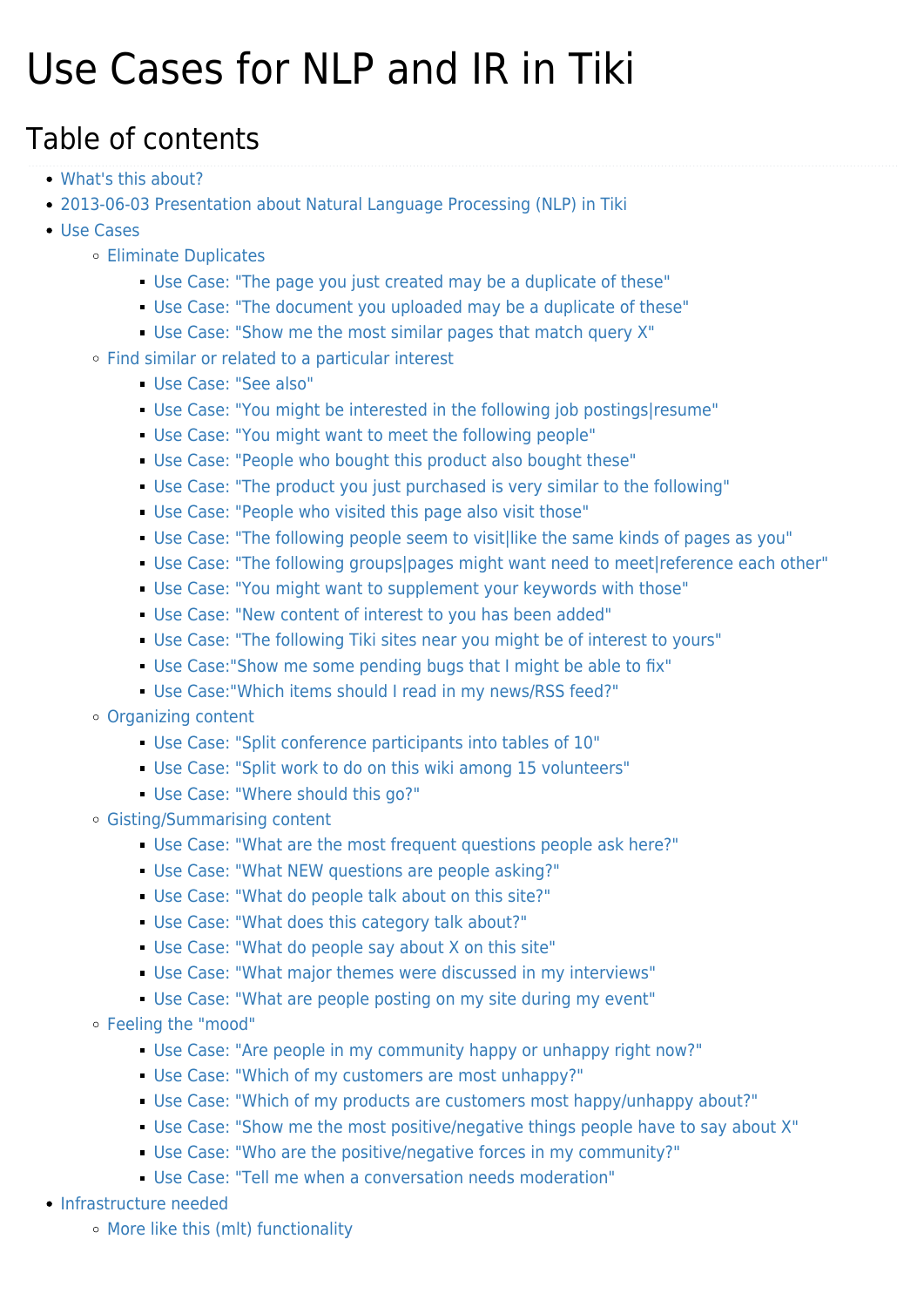- [More like THESE functionality](#page--1-0)
- [Automatic clustering algorithms](#page--1-0)
- o [Semantic augmentation of content](#page--1-0)
- [Available NLP and IR toolkits](#page--1-0)
	- **NLP** and IR kits
	- [Usage patterns kits and algorithms](#page--1-0)
- [What to implement first](#page--1-0)
- [Pictures](#page--1-0)
- [Brainstorming on params to apply to each use case](#page--1-0)

## What's this about?

This page describes different Use Cases for Natural Language Processing (NLP) and Information Retrieval (IR) functionalities in Tiki.

A lot of the ideas on this page relate to the more general concept of [Content-Aware, Intelligent Tiki](https://tiki.org/Content-Aware,-Intelligent-Tiki). By this, we mean a Tiki that is somehow "aware" of what it is about, can help its users is an "intelligent", human-like way.

Most of these were generated at [TikiFest2013-Gatineau-NLP](https://tiki.org/TikiFest2013-Gatineau-NLP) and [TikiFest2013-Montreal-NLP](https://tiki.org/TikiFest2013-Montreal-NLP).

## 2013-06-03 Presentation about Natural Language Processing (NLP) in Tiki

in French, with Alain Désilets, Matthieu Hermet and Nicolas Rosenfeld (filmed by Marc Laporte)

## Use Cases

We came up with a great number of Use Cases, which fell into 3 clusters below.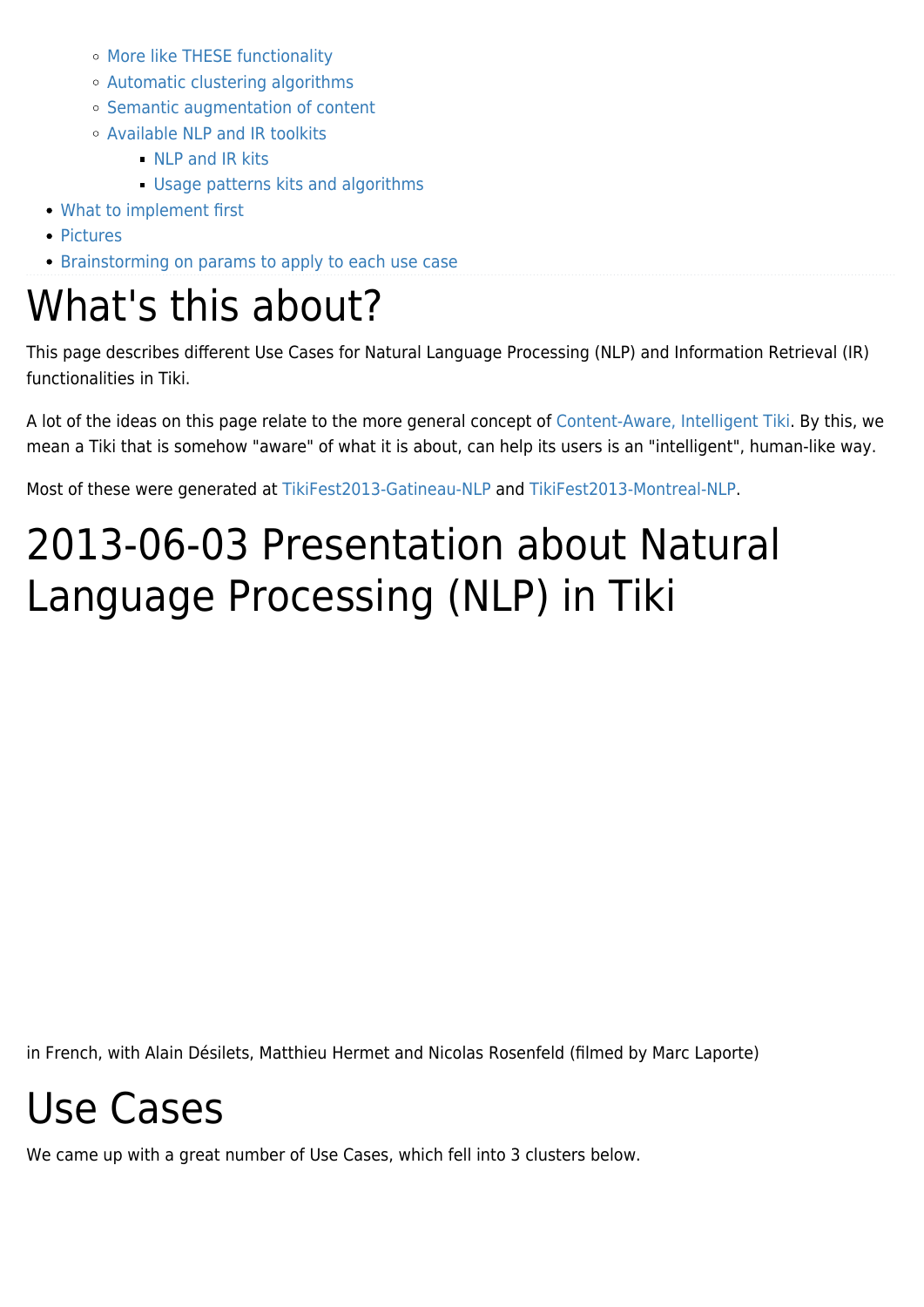### Eliminate Duplicates

Large Tiki sites like \*.tiki.org, or large corporate wikis, often contain pages that are close duplicates. Often a person creates a page or uploads a document, without realising that someone already has created such a page or document.

These kinds of duplicates can be eliminated either at the moment they are created (ideally), or after the fact.

#### Use Case: "The page you just created may be a duplicate of these"

When a user saves a new page for the first couple of times, the system looks for the pages that are most similar to it. If some of them are too close for comfort, it signals that to the user so he can merge his new page with an existing one if needed.

#### Use Case: "The document you uploaded may be a duplicate of these"

Very similar to the previous use case, except that it applies to uploaded documents.

Duplicate elimination may be even more useful for Uploads, because Uploaded files are more "opaque" and there are more chances that you will create a duplicate. By "opaque", I mean that it's harder to search through the content of uploads, or view summaries of them. So it's more likely that you will not realize that the content you are about to upload is already there.

#### Use Case: "Show me the most similar pages that match query X"

This is for eliminating duplicates **after the fact**. Say, you want to check for duplicates in the documentation about blogs. You go to doc.tiki.org, and ask to see the most similar pairs of pages that contain the word "blog".

You can then inspect the pairs one by one, starting from the top, to see if any of them might need to be merged.

## Find similar or related to a particular interest

Given that I am interested in certain things, I want the system to show me other similar things that might be of interest to me.

#### Use Case: "See also"

When reading a page|article|tracker|upload you get a module that says "See also". It points to a short list of the pages|articles|trackers|uploads most similar to the one you are looking at.

#### Use Case: "You might be interested in the following job postings|resume"

Marc mentioned a customer that allows people to post resumes or jobs. When someone enters his resume, it would be nice if they saw a list of job postings that most closely match their resume.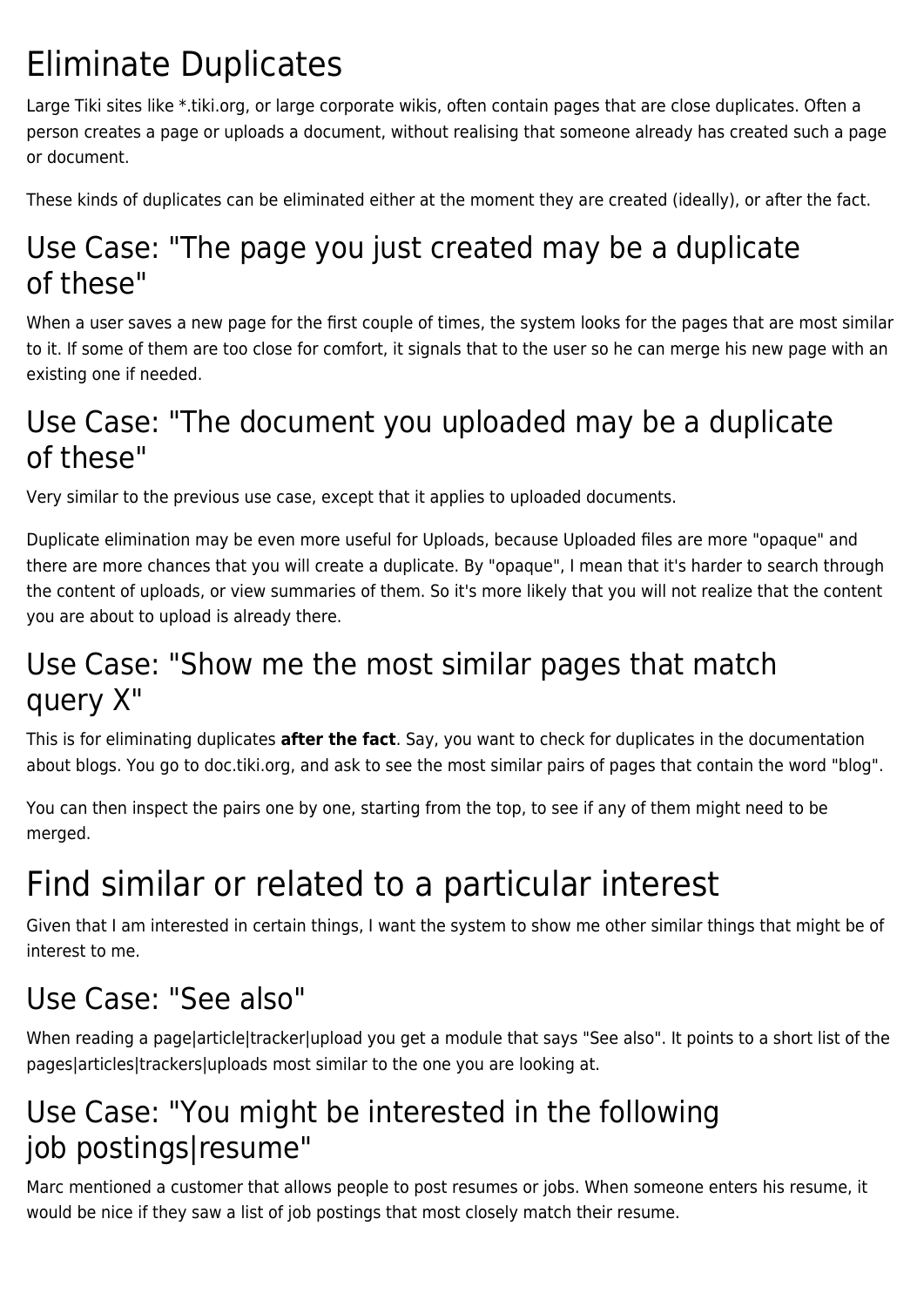Conversely, when an employer posts a job, it would be nice if he saw a list of the resumes that most closely match the job.

### Use Case: "You might want to meet the following people"

When a new user fills his/her user profile, it would be nice if he/she saw a list of the users with the most similar profiles.

#### Use Case: "People who bought this product also bought these"

When using Tiki for e-commerce, it would be nice if we could do this.

#### Use Case: "The product you just purchased is very similar to the following"

Very similar to the above, except that the similarity is based on the actual product description, as opposed to the social use of the products (i.e. who purchased what).

#### Use Case: "People who visited this page also visit those"

Very similar to the "See also" use case, except that here, the similarity is based on Social Use of the pages (who looks at what) rather than the content of the page.

#### Use Case: "The following people seem to visit|like the same kinds of pages as you"

Similar to the "You might want to mee the followig people", except that affinity is not based on the content of the user profiles, but rather on their usage of the site (what pages they visit).

#### Use Case: "The following groups|pages might want need to meet|reference each other"

In large organizations, it's not uncommon for two groups to be working on similar things without knowing about each other.

It might be nice if you could identify groups of people or pages which are very similar, but are not "aware" of each other. In the case of pages, awareness means referencing each other, whereas for groups of people, it might mean to be part of a common category or users group.

#### Use Case: "You might want to supplement your keywords with those"

Whenever you enter keywords to describe a thing in tiki, the system could suggest additional keywords that seem similar or related to them.

#### Use Case: "New content of interest to you has been added"

The user identifies several topics of interest. Each topic is described by a series of pages, blog posts, etc... that are on that topic.

Then, once a day, the system finds all the pages that are similar to the pages in a given topic. If there is a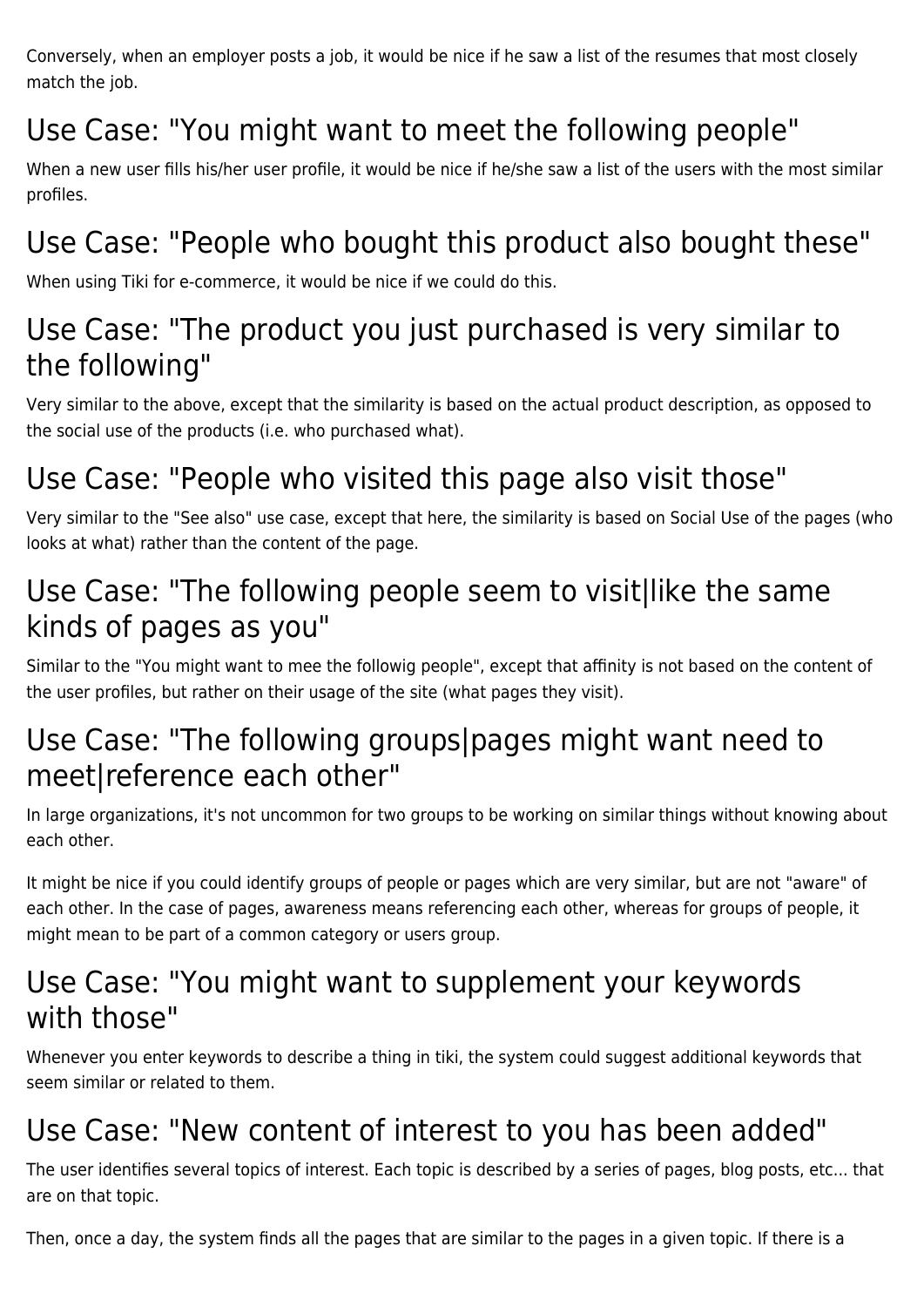similar page that was not in the list produced the day before, it notifies the use that there is a new page of interest for him on the site.

#### Use Case: "The following Tiki sites near you might be of interest to yours"

This is in the context of TikiConnect. Basically, when you create a new Tiki site, you can opt into TikiConnect. This means that your site will be sending some information to the Tiki "Mother" site, and the mother site will be able to find connections between your site and other similar sites.

#### Use Case:"Show me some pending bugs that I might be able to fix"

When a user goes to the dev.tiki.org with the intent of helping to fix some bugs, instead of manually looking for bugs that seem to be down his alley, he can click on a button and the system automatically suggests bugs that seem to fit his skills.

The way to decide whether a bug fits the user's skills, could be based on:

- Bugs he has fixed in the past
	- Bugs whose description is similar to the description of bugs he fixed in the past, are flagged as being a good fit.
- A description of his Tiki Skills
	- User expresses those skills in his profile (could be freeform text or a more constrained tracker). Bugs whose description is "similar" to that skills profile are tagged as being a good fit.

#### Use Case:"Which items should I read in my news/RSS feed?"

Say you are using Tiki to allow a team of people to collaborate on a technology watch. They use Tiki to syphon pages from given RSS feeds, and then they pick pages, read them, annotate them, forward them to each other, etc...

In a context like this, it would be nice if Tiki was able to do a first sifting of the vast amount of data that comes from the Feed, and only show you a short list of 20 items that most closely resemble the items that you have found to be interesting in the past.

Also, when you are doing technology watch, there are usually sub-topics that you are interested in. It would be nice if Tiki could automatically put items of interest in the proper "bin".

### Organizing content

Often, you want to organize content by assigning it categories, or by splitting it into mutually exclusive clusters.

#### Use Case: "Split conference participants into tables of 10"

Say you are using a Tiki to organize a conference. Each participant filled a user profile. You want to set the seating arrangement at lunch, so that people with similar interests will be at the same table. A sheet would be printed out at each table, with list of participants and their keywords. Thus, the conversations will be very interesting. "I see Bob is interested in X and Y. So am I! Which one of you is Bob?".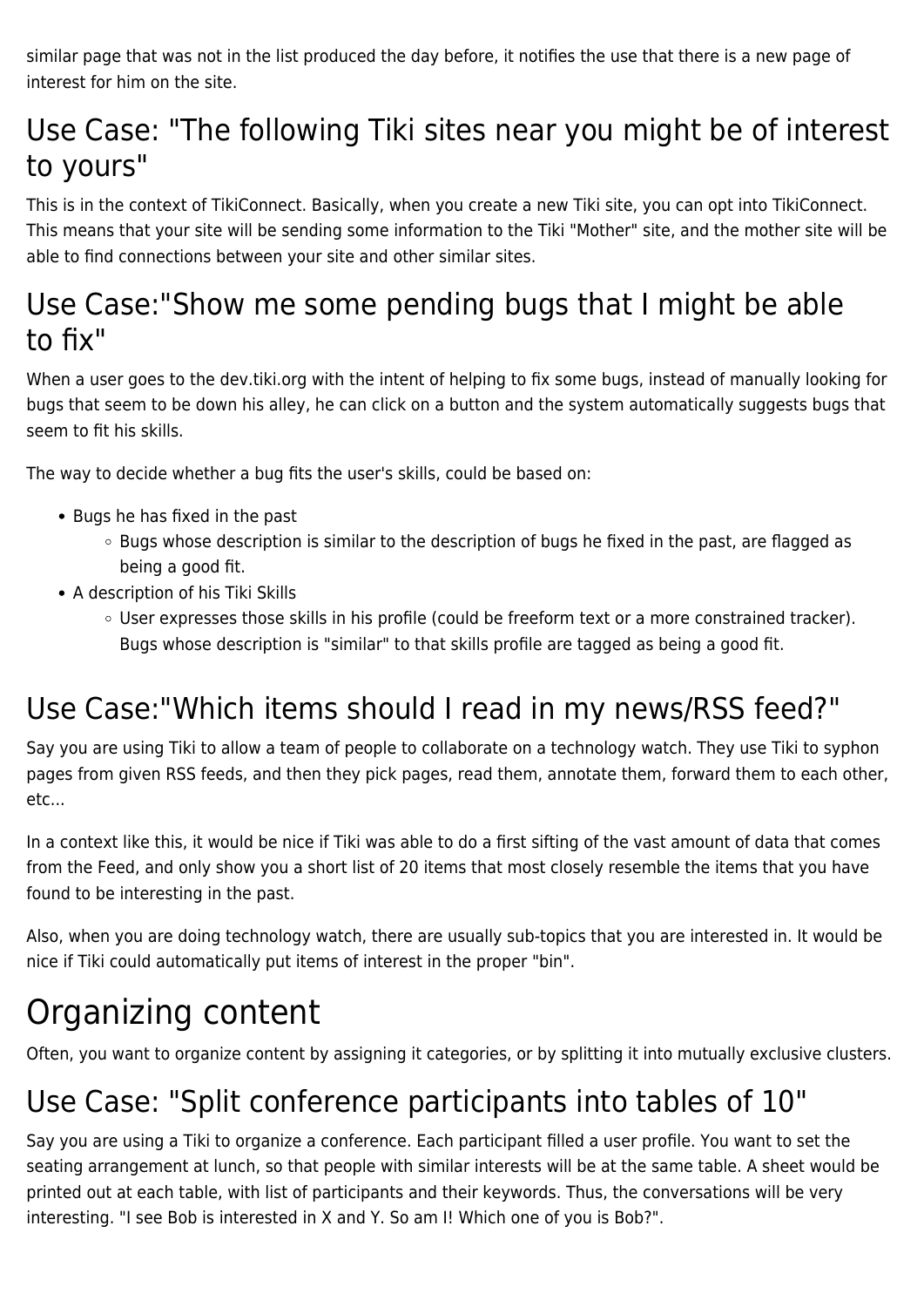The event lasts 3 days so the system would sit you with new people every day.

#### Use Case: "Split work to do on this wiki among 15 volunteers"

Say you have 15 people who volunteer to cleanup doc.tiki.org.

Would be nice to split the whole site into 15 cluster of approximately the same size, with each cluster corresponding to the interests of a particular volunteer.

#### Use Case: "Where should this go?"

You create a new page and you want to know which category to put it in. When you save it, the system automatically suggests the most likely categories.

## Gisting/Summarising content

Often you may want to get a feel for what's contained in a one or more documents. Use cases in this section deal with this kind of situation

With IR methods, you can typically get 2 kinds of automatic summaries:

- Key phrases
	- These short (1-3 words typically) expressions that appear "surprisingly often" in the documents.
- Key sentences/paragraphs
	- These are sentences and paragraphs that contain a "surprisingly large number" of keyphrases (as defined above).

#### Use Case: "What are the most frequent questions people ask here?"

Useful for starting a FAQ list.

You point the system to the root of your site, or to a forum, a category, etc..., and it automatically extracts a list of questions people have asked frequently.

You can then use this to start a FAQ list.

#### Use Case: "What NEW questions are people asking?"

Useful for augmenting an existing FAQ list.

You:

- point the system to a source of documents (ex: a forum, a category)
- point the system to a source of FAQ (ex: a page, a category)

The system automatically extracts questions that are contained in the documents source, which don't seem to be related to the questions in the FAQ.

#### Use Case: "What do people talk about on this site?"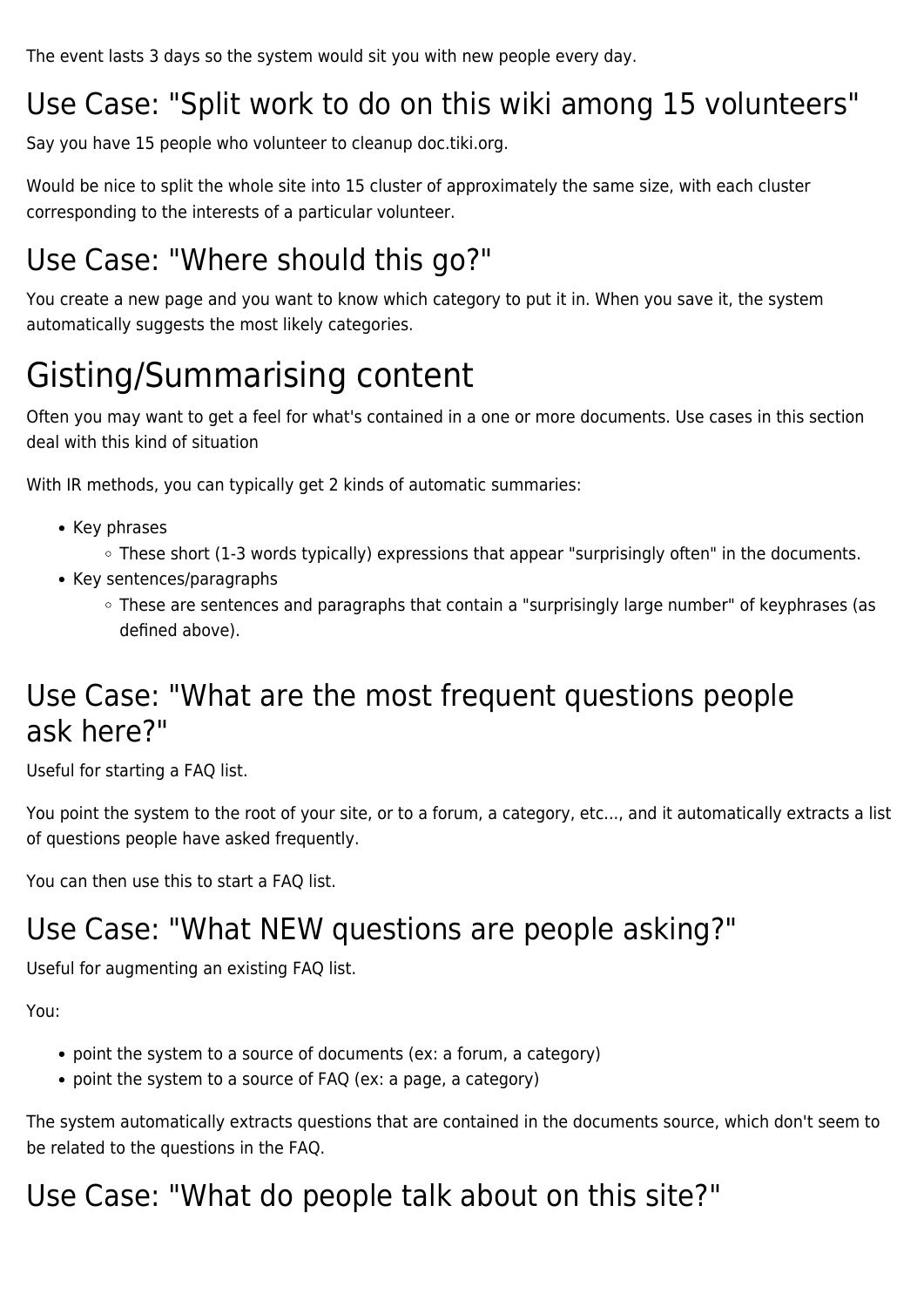When users come to the site, they see a list of keyphrases on the right.

This is very similar to the module that displays the most common freetags, except that you don't have to rely on users to create tags. The tags are created automatically by the system.

#### Use Case: "What does this category talk about?"

When you click on a category, you can see a a "summary" of everything in that category, in the form of a list of automatically extracted keyphrases.

#### Use Case: "What do people say about X on this site"

When user does a search for X, he gets a list of hits. But at the top of the hits page, he also sees a list of keyphrases extracted automatically from the content of all the hits.

There is also a link "Summarize hits". When the user clicks on it, he gets a list of key sentences and/or paragraphs extracted from the content of all the hits.

#### Use Case: "What major themes were discussed in my interviews"

Say you are a researcher like Regis, or a marketing researcher who use a Tiki site to transcribe interviews or focus groups.

Once you have transcriptions, you want to get a feel for what the major themes were that people talked about in those interview/focus groups.

#### Use Case: "What are people posting on my site during my event"

Say you are running a 2-day conference, and you want to have some breakout sessions on the second day. You want the topics for the breakouts to emerge naturally out of what people post on the site.

You have a wiki page for each talk and people can post comments during the talk, or before or after.

Now you want to have a short list of the 5 broad topics that people have talked most about in the comments.

This can be either in the form of:

- The 5 automatically extracted keyhprases from the comments
- The 5 automatically generated clusters of comments

A variant of this idea is to provide a tiki "channel" through which people can tweet about your event, but going through Tiki, so that Tiki knows what people are tweeting about. Or, have a way to siphon from Twitter, all the posts with a particular hashtag.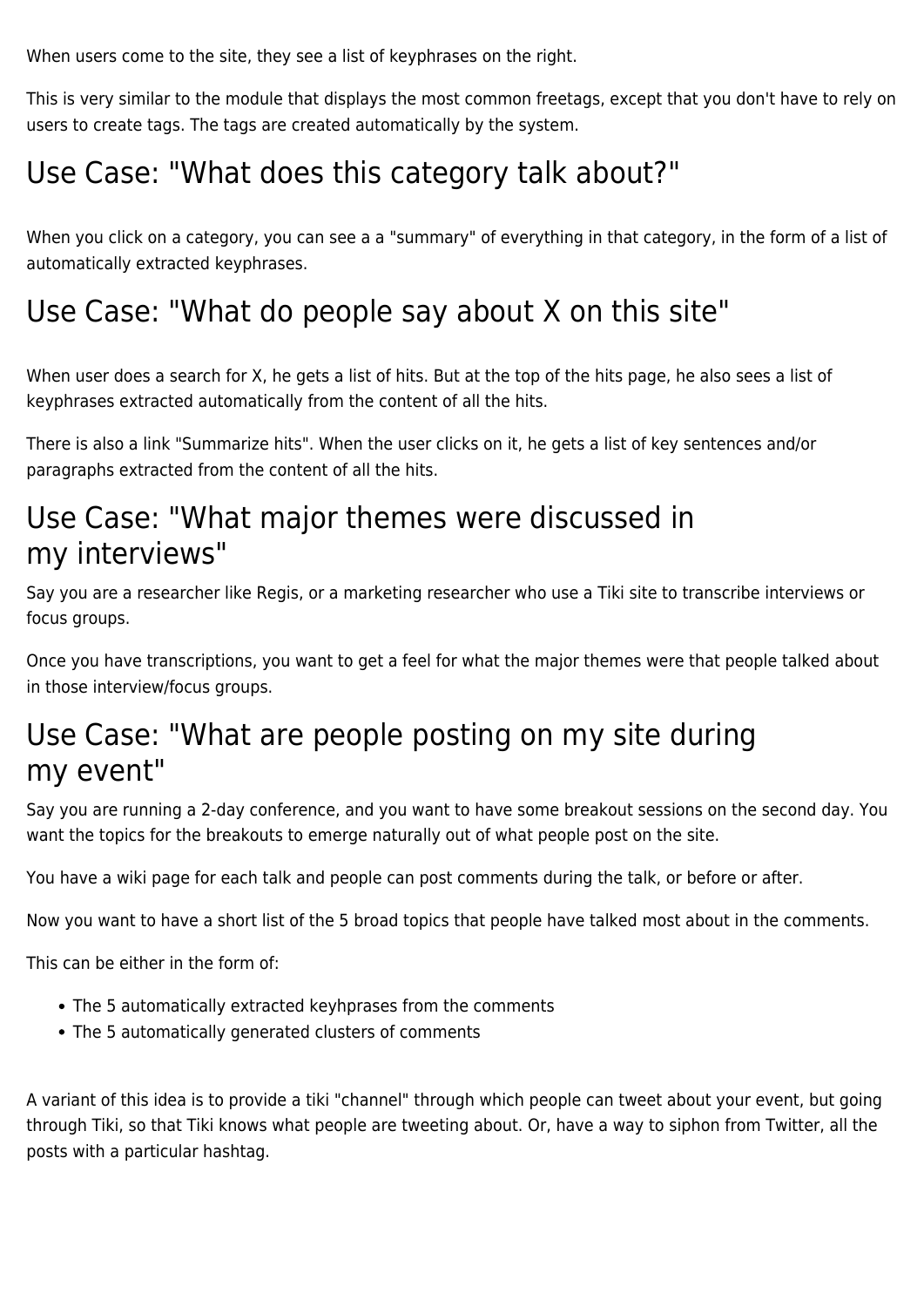### Feeling the "mood"

Sometimes you are not so much interested in what people are saying, but rather, the mood they are in when they are saying it.

There are several algorithms out there that can automatically evaluate the mood expressed in a particular text. For example, the degree to which the text expresses positive or negative sentiment.

Below are several Use Case that show how this could be used in Tiki.

#### Use Case: "Are people in my community happy or unhappy right now?"

You click on a button, and the system displays a timeline that shows the evolution of the mood on your community in say, 1 week increments. The mood of each period is caculated based on the content of contributions for that period (either new content, or modifications to existing content).

You can ask the system if there has been a significant shift in mood (either positive or negative) in the last N weeks.

#### Use Case: "Which of my customers are most unhappy?"

Say company X uses a Tiki site to interact with their customers.

You want to know who, among the customers who are posting the site, is most unhappy, so you can maybe do something to make them happy.

#### Use Case: "Which of my products are customers most happy/unhappy about?"

Say company X uses a Tiki site to interact with their customers about a series of products. The site is organized in such a way that content that relate to each product resides in a different category.

You click on a button, and the system ranks each of the products in terms of how positive/negative customers feel about it (as expressed by the content they have contributed to the site).

#### Use Case: "Show me the most positive/negative things people have to say about X"

Say company A uses a Tiki site to interact with their customers about a series of products. The product manager for product X wants to see the most negative/positive thing people customers have gto say about his product.

He starts a query for X, and asks to see the most positive/negative pages/paragraphs/sentences that mention X.

• Sorts them in order of positive/negative feeling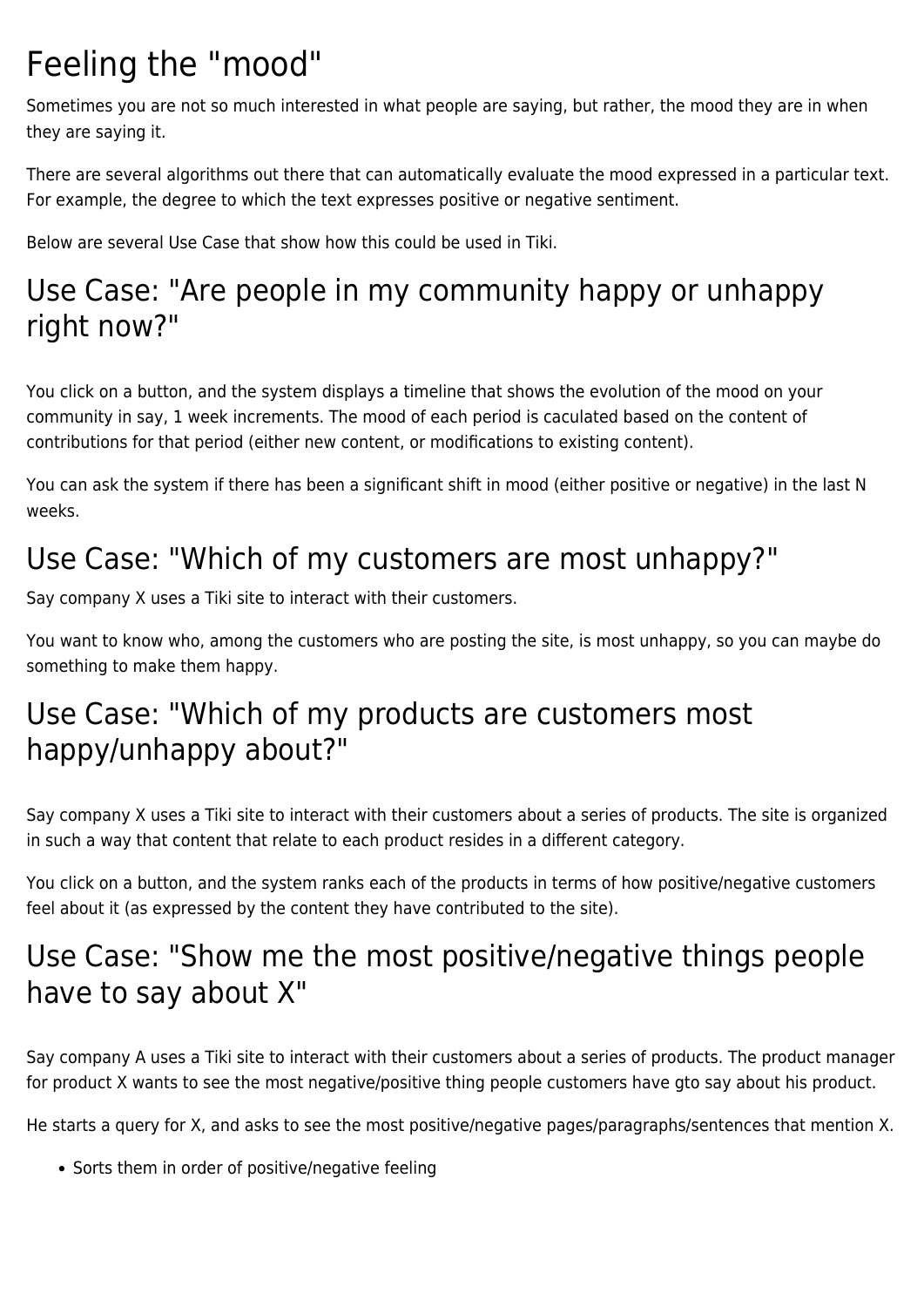#### Use Case: "Who are the positive/negative forces in my community?"

You are moderating a large community of users. You want to know who are the trolls on your site, i.e. people who only say negative things, or who piss people off and cause reactions that have a lot negative feel to them. Once you have identified them, you may register to be notified of everything they post, so that you can intervene and moderate conversations when they start to fester.

Conversely, you want to know who are the positive forces in the community. Those are people you want to stroke and encourage to stick around.

#### Use Case: "Tell me when a conversation needs moderation"

As a moderator for a large community, you may be too busy to read each and every post and thread. So it might be nice to be notified automatically when a particular conversation seems to be turning into a flame war.

## Infrastructure needed

What would we need to support the above use cases?

## More like this (mlt) functionality

Most of the use cases assume that, given a particular "thing" in wiki (a page, a tracker, a user profile, etc...), we are able to find the most similar things in the site.

So we need a class that can do this. It might be nice to have it be a plugin so it could be embedded in wiki pages.

The similarity metric used by this mlt plugin may be based on the actual content of the thing, or based on how people in the community "use" that thing (i.e. visit, modify, purchase, like, etc...).

It would be nice however if this kind of social data could be codified as a kind of "pseudo-content" field associated with the "thing". That way, doing mlt based on social use would just involve telling the mlt plugin to use a particular field of the thing to compute similarity, and it wouldn't have to know that this field is not actual content, but rather meta data about social use of the thing.

Is seems that Elasticsearch already has a mlt functionality. We should take advantage of that.

As of 2013-06-06, Mathieu Hermet is looking into this.

## More like THESE functionality

Some of the Use Cases involve classifying or clustering **groups of documents**. In those cases, we don't just want to find individual things that are similar to a given individual thing. Rather, we may want to find things like:

- groups of things similar to a given individual thing
- individual things similar to a given group of things
- groups of things similar to a given group of things

As far we know, Elasticsearch does not have such a "More like THESE" functionality, but it should be possible to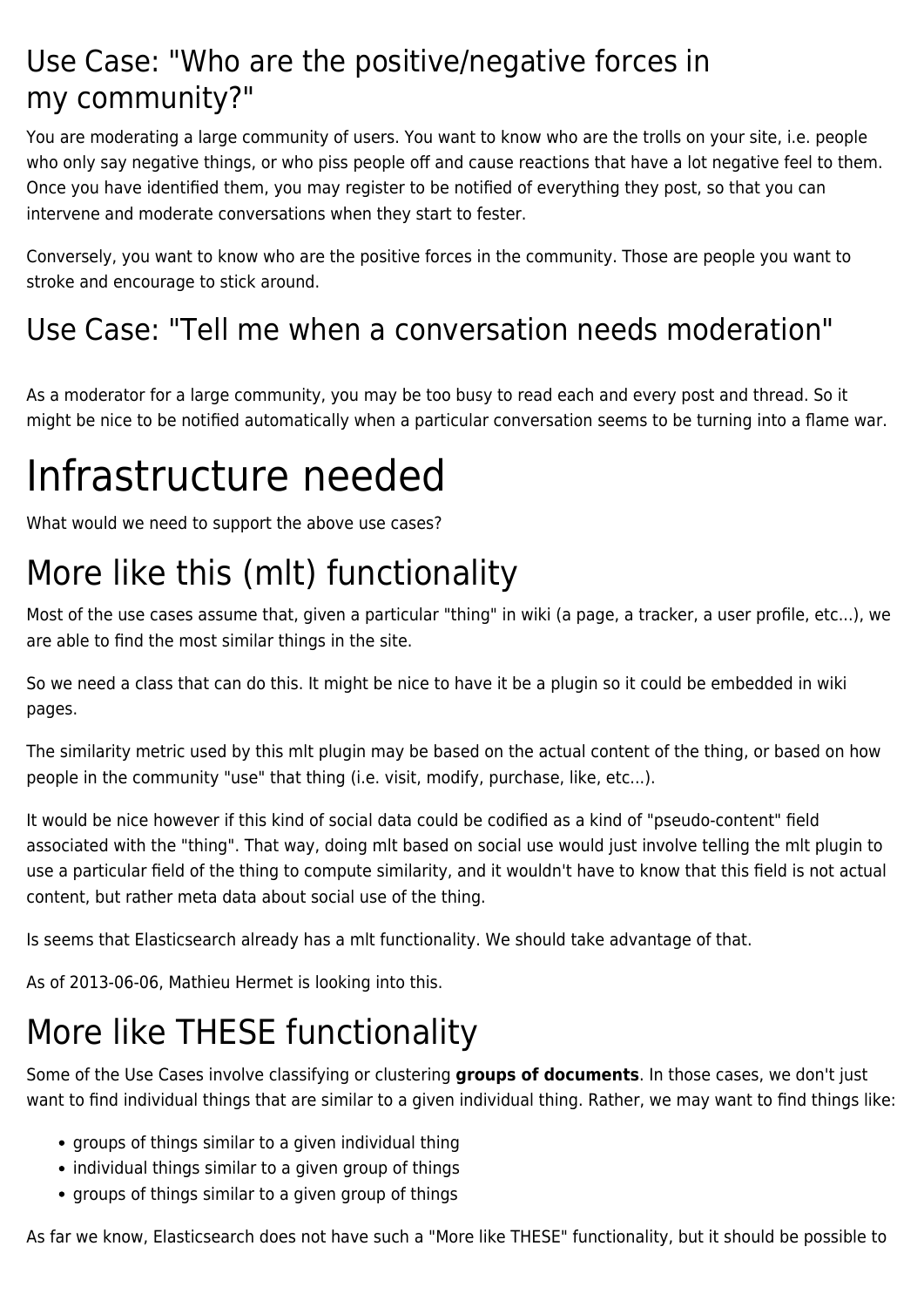build on top of the "More like this" functionality to create it.

For example, you might be able to create pseudo-documents for each group and index them with Elasticsearch. The content of the pseudo-document would be the concatenation of the content of each of its members.

Note: This may be inefficient for large groups. For example, if you have a group of 1000 documents, then adding a single document would mean:

- Retrieve the content of those 1000 documents
- Concatenate them with the new document to be added
- Reindex this pseudo-document

But as a first pass, it should do the trick. For larger groups, we may have to plug into Elasticsearch at a lower level, to be able to update a group's word frequency model incrementally.

## Automatic clustering algorithms

Some of the use cases assume that you can split an otherwise unorganized bag of things, into clusters.

I don't think Elasticsearch has that. However, it may be that something like Maui can do it, and plug on top of Elasticsearch.

### Semantic augmentation of content

The Elasticsearch mlt functionality may not work that well with short texts (ex: user profiles), because the chances of having overlapping terms between such texts is lower.

But it could be that we can augment the terms present in such short texts, with terms that are somewhat "implied". This can be done with an [Explicit Semantic Analysis](http://en.wikipedia.org/wiki/Explicit_semantic_analysis) framework (which is also included in Maui apparently).

## Available NLP and IR toolkits

#### NLP and IR kits

- [Rubix ML](http://dev.tiki.org/Rubix%20ML) has been added to [Tiki23](http://doc.tiki.org/Tiki23)
- Elasticsearch (Java)
- Maui (Java): Automatic keyphrase extraction
- GATE (Java)
	- o JAPE: Some kind of pattern matching language for GATE
	- $\circ$  ANNIE: Not sure what this is, but it runs on top of GATE...
- Apache UIMA
	- <http://uima.apache.org/>
	- Description from site: Our goal is to support a thriving community of users and developers of UIMA frameworks, tools, and annotators, facilitating the analysis of unstructured content such as text, audio and video.
- MALT (Java)
- MELT (Python)
- OpenNLP (Java)
- NLPTools (php):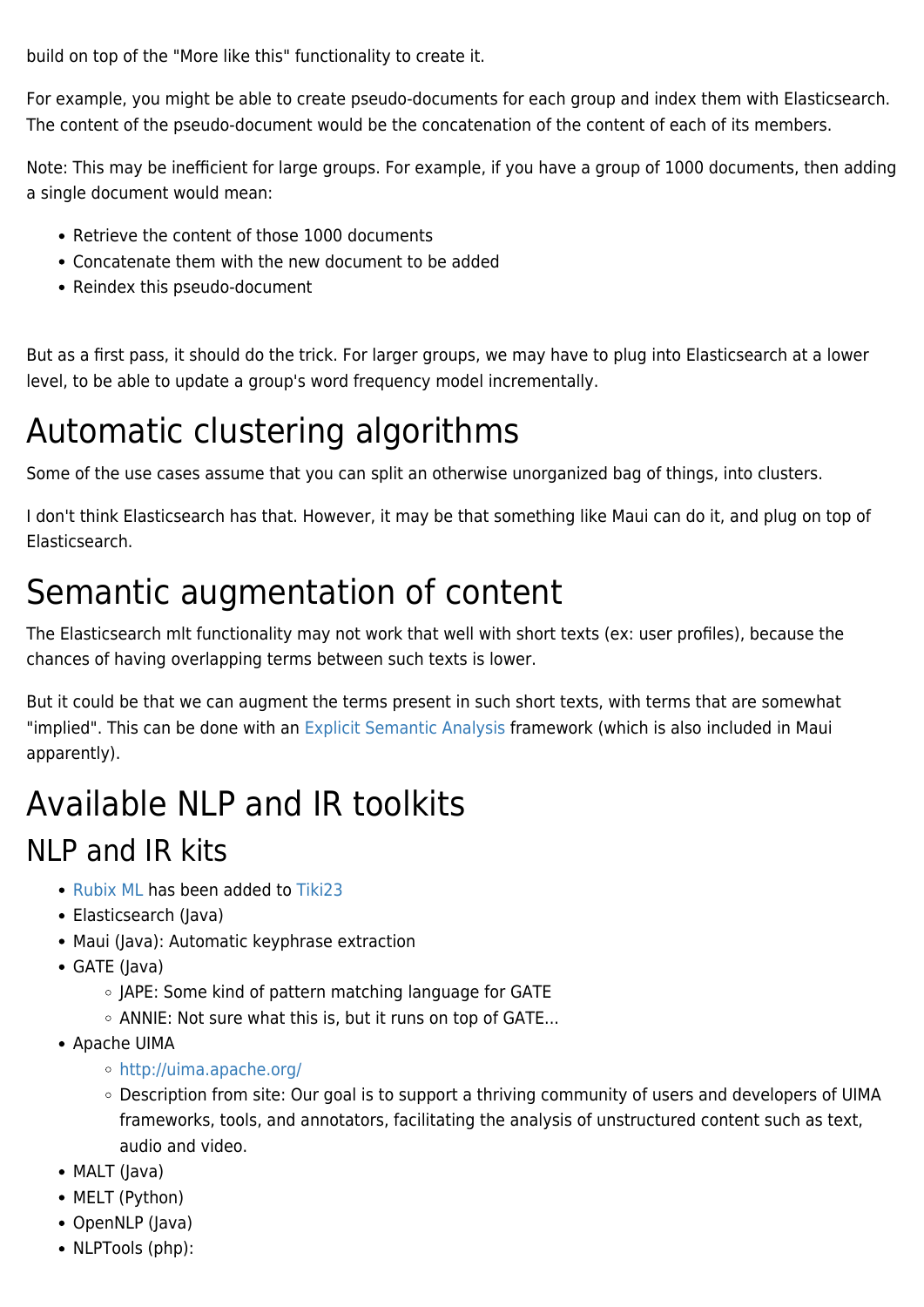- <http://php-nlp-tools.com/>
- Claims to support Spam detection, Sentiment detection, Part of Speech Tagging, Classification and Clustering, Similarity
- $\circ$  Seems much less mature than the Java frameworks.
- UClassify (cloud-based)
	- <http://www.uclassify.com/>
- Apache Mahout
	- Our core algorithms for clustering, classfication and batch based collaborative filtering are implemented on top of Apache Hadoop using the map/reduce paradigm.

#### Usage patterns kits and algorithms

Many of the scenarios on this page are not so much about NLP nor IR. They are more about analyzing usage patterns like: visits to pages, recommendations, etc...

Below is a list of toolkits and algorithms for doing that sort of thing:

- Slope 1
	- o http://en.wikipedia.org/wiki/Slope One
	- A really simple (almost trivial to implement) algorithm for Social Filtering.

## What to implement first

We should start by going for Use Cases that

- Have a high potential value
- Yet, are implementable with barebone Elasticsearch mlt functionality

Examples include:

- Functionality for identifying possible duplicates
- "See also" Use Case, at least the one that is based on the actual content of the page, not on the social use of it.

## Pictures

#### $\pmb{\times}$  $\frac{1}{x}$  $\mathbf{\Theta}$  $\pmb{\times}$  $\bigoplus$

# Brainstorming on params to apply to each